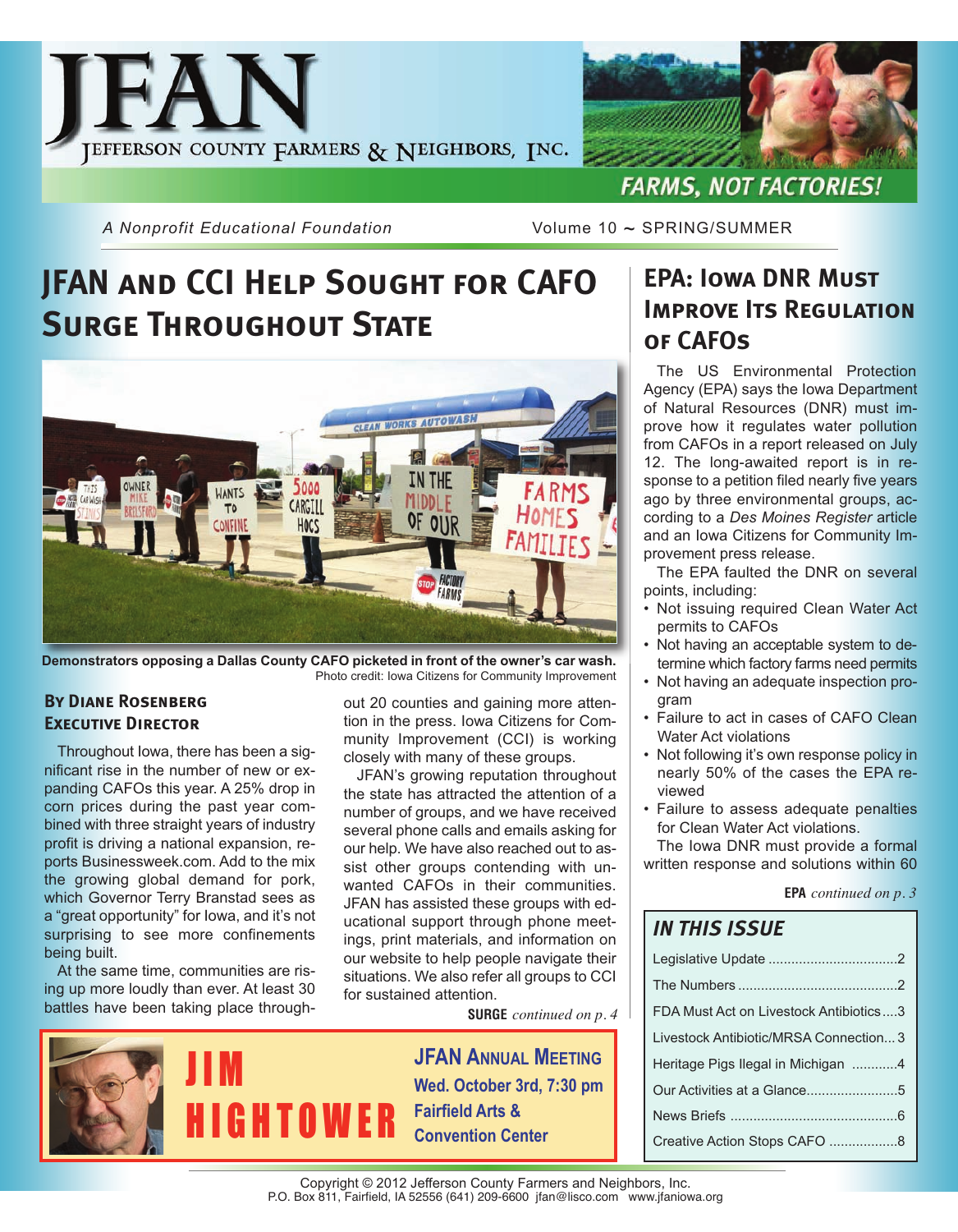### JFAN Newsletter Jefferson county FARMERS & NEIGHBORS, INC

Volume 10 SPRING/SUMMER 2012

> **President** Jim Rubis

**Executive Director** Diane Rosenberg

**Editor-in-Chief and Art Director** Diane Rosenberg

> **Legal Counsel** David Sykes Fairfield, Iowa

#### **Accounting** Fairfield Accounting and Brooks, Lodden, P.C., Des Moines, Iowa

#### **All articles are written and reported by JFAN unless attributed otherwise.**

This newsletter is published semi-annually by the Board of Directors of Jefferson County Farmers and Neighbors, Inc. (JFAN), which is a 501(c)(3) nonprofit tax-exempt educational foundation.

JFAN P.O. Box 811 • Fairfield, IA 52556 (641) 209-6600 www.jfaniowa.org • jfan@lisco.com

*JFAN is a not for profit tax exempt organization. Donations are tax exempt to the full extent of the law as authorized by the IRS. Articles written by guest authors may not reflect the opinions of JFAN. Information contained in the newsletter is intended to be educational and informational and is not intended to give legal advice. If you have specific legal questions regarding issues addressed in this publication, please seek the advice of an attorney.*

#### **In the News.....**

## **Legislative Update 2012: Weakening Environmental Regulations Again**

#### **By Diane Rosenberg Executive Director**

Once again, the Iowa State Legislature tried to dismantle environmental protections in this year's legislative session. Two bills hard fought by environmental groups were passed, some bills amended and weakened, many others defeated.

Here is an overview of this year's attempt to roll back regulations and environmental protections.

#### **Bills That Made It Through**

**SF 2022** – New legislation was passed that allows CAFO owners to keep an unlimited number of breeding sows above and beyond the number declared on construction permits to use as replacement

stock for sows that might die. This number could tally into the hundreds. An amendment to the bill requires them to be counted towards manure management plans.

G e s t a t i n g sows are the largest of all

hogs and generate the most manure. The bill passed with a majority of the vote in both the House and Senate with only Senator Joe Bolkam (D-Johnson) and a handful of others voting against.

**HF 589** – The "Ag Gag" Bill, which passed in a heavily amended form, received negative nationwide media coverage. Originally written to make photographing or otherwise recording abuses taking place at agricultural facilities a Class C felony, the bill was watered down to instead make it an aggravated misdemeanor to misrepresent oneself when applying for a job for the purposes of whistleblowing.

The penalty is a fine for one offence, but a repeat offence becomes a felony punishable by imprisonment. The new law takes an activity that was already technically illegal – misrepresentation during the

job application process – and enhances the penalty for whistleblowers that report on animal abuses. A *Des Moines Register* article reports that the ACLU of Iowa says the bill is so broadly written that an undercover law-enforcement operation could be considered illegal under the new law.

Big Ag says the bill is needed to protect them from activists who want to make them look bad as well as for protecting the health of pigs in confinements.

The law does not make taking photographs or videos from off the property a crime.

#### **Bills That Squeaked In**

**HF 2199/SF 2116** – The Rulemaking Rolling Review would have gutted the rulemaking authority by requiring the creation

| <b>THE NUMBERS</b>                                                                                                                                                                                                                        |  |  |
|-------------------------------------------------------------------------------------------------------------------------------------------------------------------------------------------------------------------------------------------|--|--|
| 20 million - Hogs in Iowa*                                                                                                                                                                                                                |  |  |
| 3.1 million - People in Iowa**                                                                                                                                                                                                            |  |  |
| 58% - Percentage of surveyed lowans who<br>say lowa needs stronger laws to keep<br>factory farms from polluting***                                                                                                                        |  |  |
| * Iowa Department of Agriculture, 2011<br>** US Census Bureau, 2012<br>*** April 24-26 Public Policy Poll of 633 active Iowa voters,<br>±3.9% margin of error. Commissioned by Iowa<br>Citizens for Community Improvement www.jowaccj.org |  |  |

of a citizen advisory committee for the Administrative Rules Review Committee (AARC). For every rule, the committee would have to list the principal reasons for and against a rule, create a job impact statement, create ad hoc ne-

gotiated rulemaking groups, and review every rule on a five-year cycle to see if it still made sense. Opponents said this would cause the rulemaking process to be unduly influenced by corporate interests.

While this did not pass in and of itself, an amendment was added to the final Appropriations Bill that will require the ARRC to review a rule every five years to see if it still is applicable. Opponents say this still opens the door to industry influence.

**HF 2030** – Legislative Rule Approval Part 2 would have required any administrative rule with a fiscal impact to have full legislative and gubernatorial support before it went into effect. Advocate groups considered this rule redundant, undemocratic, and unconstitutional. Since HF 2030 did not pass, Governor

**LEGISLATION** *continued on p. 4*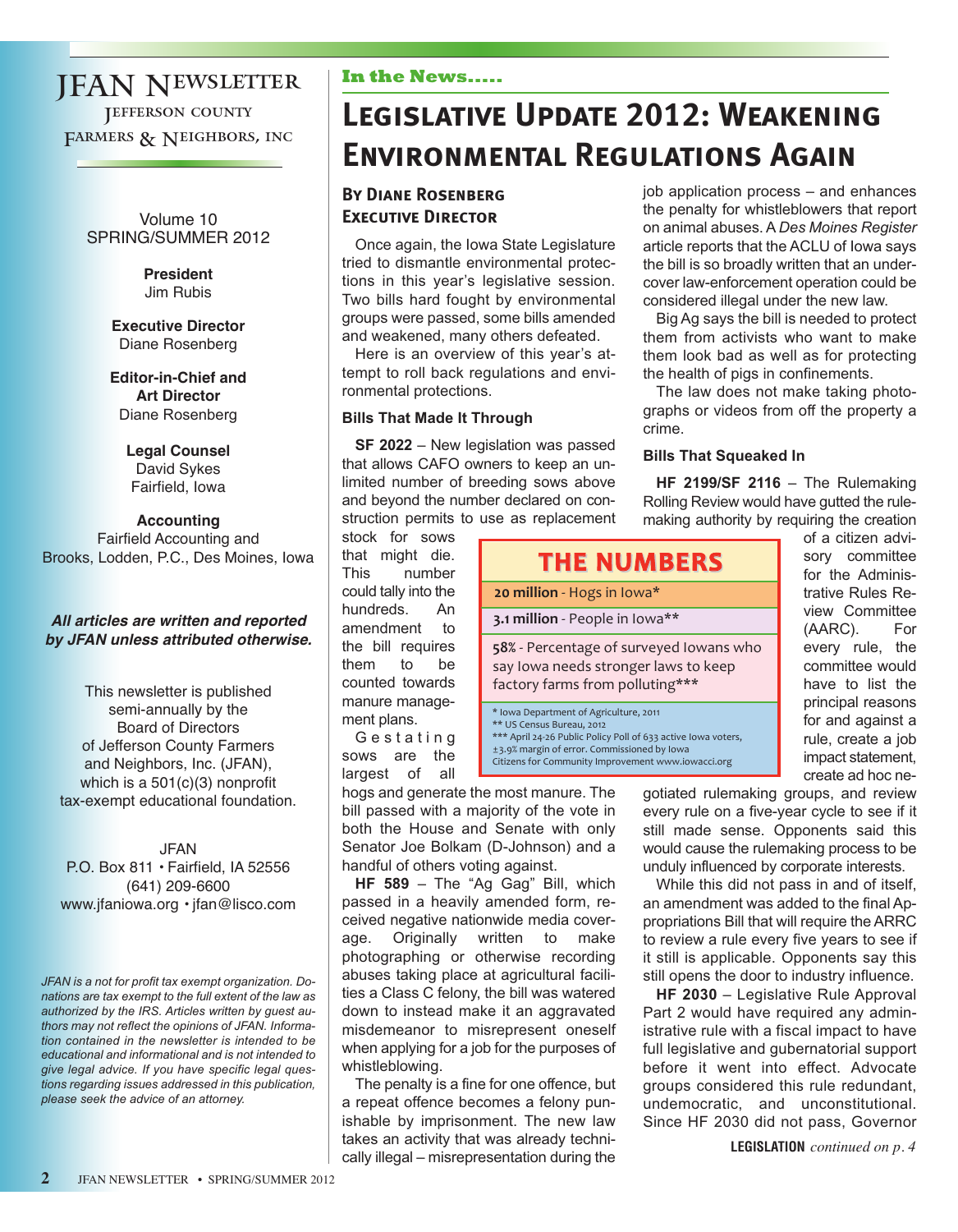#### **In the News.....**

## **Court: FDA Must Take Action on Antibiotics in Livestock**

Two federal court rulings are requiring the FDA to finally take steps to reduce the use of antibiotics in industrial livestock, according to two National Resources Defense Council (nrdc.org) articles.

Since the 1970's, the FDA has recognized that the widespread use of antibiotics in industrial animals is contributing to the rise of antibiotic resistance in humans.

Eighty percent of all antibiotics sold in the US goes for growth enhancement and illness prevention in crowded, confined conditions. As early as 1977, the FDA proposed removing penicillins and tetracyclines because of their high usage in humans, but took little or no action to further that effort.

Under growing public pressure and some Congressional attention, the FDA withdrew their 1977

proposal in January and instead instituted a voluntary program for livestock producers to reduce antibiotic usage. In addition, they banned the use of cephalosporins in healthy animals, a drug comprising less than 0.25% of all US sales for livestock.

A lawsuit brought against the FDA by a coalition of environmental groups came to a head in March when a ruling by New York Magistrate Judge Theodore Katz addressed penicillins and tetracyclines, which together account for nearly half of all the antibiotics used on factory farms.

Judge Katz ruled that since the FDA had already found penicillins and tetracyclines in industrial livestock to spur antibiotic resistance in people, they were required to withdraw approval for their use unless drug manufacturers could prove they were safe through a series of hearings. In addition, he ruled that the FDA's voluntary approach did not meet legal requirements.

A second court ruling in early June requires the FDA to reopen a November decision that denied two Citizen Petitions filed in 1999 and 2005 demanding the elimination of routine antibiotic use in industrial livestock.

The FDA initially denied the petitions stating they favored a voluntary approach rather than taking the needed time and resources to research and review the request.

The Court wrote:

"The [FDA] must evaluate the safety risks of the petitioned drugs and either make the finding that the drugs are not shown to be safe or provide a reasoned

explanation as to why the Agency is refusing to make such a finding…."

Five classes of antibiotics, including penicillin and tetracyclines, are included in the petitions.

The lawsuit was initiated by a coalition of environmental groups including National Resources Defense Council, the Center for Science in the Public Interest, Food Animal

Concerns Trust, Public Citizen, and the Union of Concerned Scientists. The FDA is currently appealing the March decision.

#### **EPA** *continued from p. 1*

days of the report. The EPA will then open up a public comment period on the DNR's action steps.

Iowa Citizens for Community Improvement, Environmental Integrity Project, and the Sierra Club filed a petition in 2007 alleging widespread failures to regulate illegal factory farm discharges and asked the EPA to withdraw Iowa's authority to run the state's Clean Water Act permitting program. Last August, the three groups served the EPA with a Notice of Intent to sue because it failed to act on the petition, as reported in the *Fall/Winter JFAN Newsletter.*

The DNR has yet to issue a single Clean Water Act discharge permit to a confinement operation, or even to update its regulations to comply with federal rules for CAFOs that discharge pollution.

Read the full report, petition, and letter to the DNR here:

http://epa.gov/region7/water/

### **Clear Connection Made BETWEEN ANTIBIOTIC-Laced Feed and MRSA**

Researchers have made a definitive connection between antibiotics in livestock feed and the growth of antibiotic resistant bacteria in humans, reports NPR.com.

A study by a team of researchers from the Translational Genomics Research Institute (TGen) illustrates how a strain of methicillin-resistant Staphylococcus aureus (MRSA) has jumped from humans into swine, became resistant to tetracycline and methicillin, and then jumped back to humans.

The study was published in the American Society for Microbiology's journal *mBio* in February 2012.

The research team, spanning 19 countries, conducted whole-genome analysis on 88 closely related variations of CC398, commonly known as MRSA, and proved "beyond a doubt" that the super bug jumped back to humans who had close exposure to affected livestock.

Principal researcher Lance Price says that the "pig MRSA" appears to be spreading to people without livestock exposure and has the potential to be a major health threat.

"We're seeing this one coming. The question is how often will this occur in the future if we don't start controlling antibiotic use?" Price says in the NPR article.

Overall, the percentage of "pig MRSA" thus far affecting humans is small, except that in the Netherlands, it accounts for 25% of all MRSA cases , indicating the potential to spread widely. According to another study author, Paul Keim, the research clearly shows that the solution is to ban antibiotics in animal feed, as was done in the European Union.

An earlier study by TGen, published in the *Spring/Summer 2011 JFAN Newsletter,* found that half of all the meats sampled in the US contained "pig MRSA." While cooking meats well kills the bacteria, the staph strain can be spread by unsafe handling of raw meat or cross contamination with other kitchen objects.

The American Meat Institute, along with other livestock groups, disputes the findings, attributing the results to human use of antibiotics.

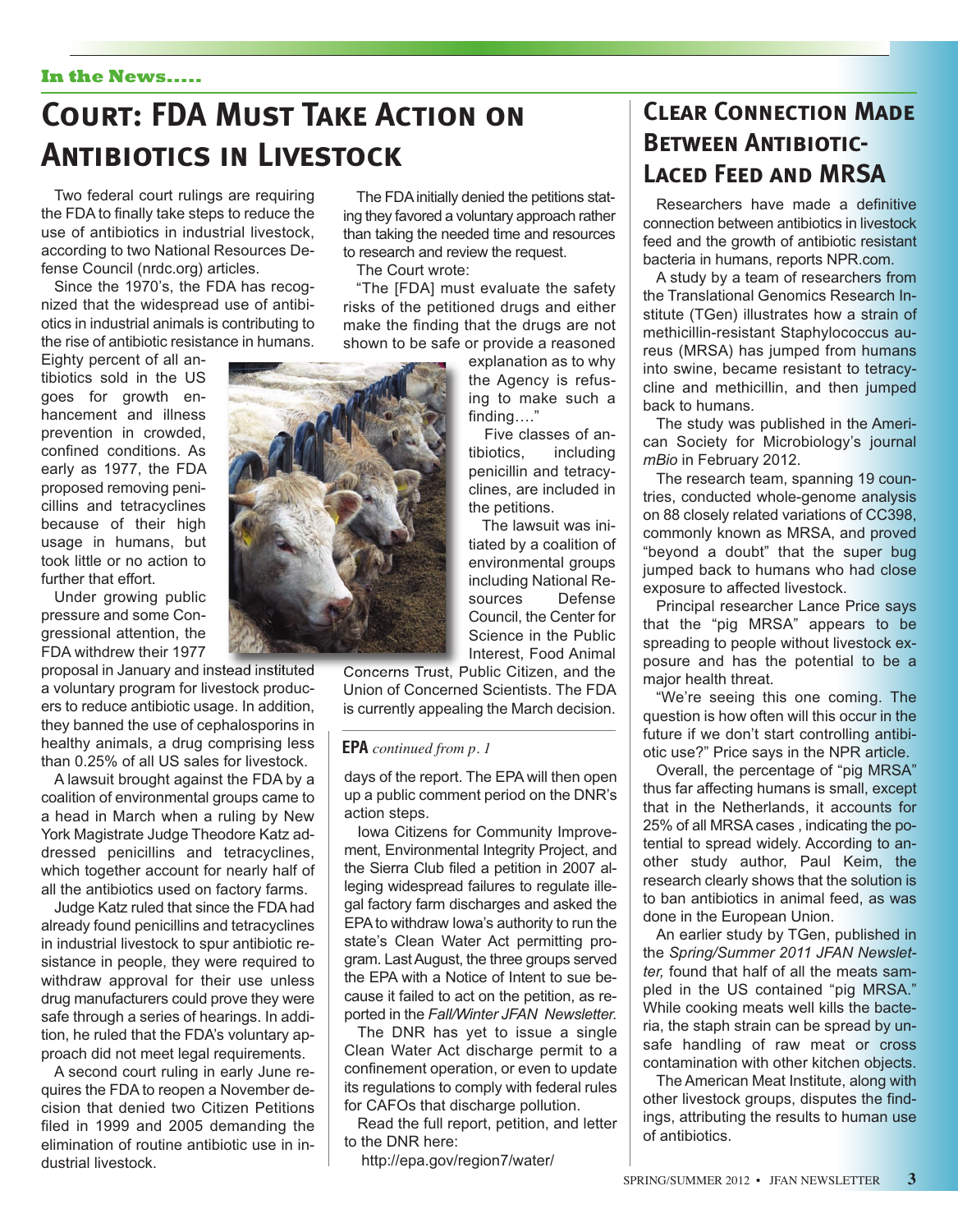#### **LEGISLATION** *continued from p. 2*

Branstad issued an Executive Order that requires a fiscal impact statement for any rule that is passed. According to opponents, this extra job for a financially strapped state government could impact the speed in which a rule takes effect.

#### **Bills That Did Not Make It**

**HF 112** – This bill would have given veto power to the Director of the Department of Natural Resources (DNR) to veto any regulation created by the Environmental Protection Commission (EPC). Since the governor appoints the director, environmental groups were concerned that one-sided political interests would rule. The bill passed out of the house, but didn't have as much support in the Senate, and was defeated.

**HF 2200** – The Legislative Rule Approval bill would have required any new rule or action on a rule be approved by legislators in a joint resolution and signed by the governor within one year of the date of the rule or action. This bill, which didn't pass in the House, would have made new rules or oversight nearly impossible to move ahead.

**HSB 519** – Corporate Property Tax Reform – This hotly contested bill proposed by Governor Branstad, and supported in a similar version by House Republicans, would have cut corporate property taxes, causing a \$200-400 million shortfall that would inevitably force local governments to cut local budgets. These corporations would have included factory farms. Senate Democrats offered a compromise to provide cuts for only small business owners. The Senate Democrats almost caved to Republican pressure, but two Democrats against the compromise, Senator Rob Hoag (D-Cedar Rapids) and Senator Jack Hatch (D-Des Moines), blocked the deal.

**HF 28** – Introduced by Representative Curt Hansen (D-Jefferson), HF 28 would restore local control to counties, allowing them to pass siting ordinances that determine where and when a factory farm could be built. The bill didn't make it out of the House Agriculture Committee.

*Iowa Citizens for Community Improvement closely follows the legislative session and was a primary source of information for this article.*

#### **In the News.....**

## **Heritage Pigs Deemed Feral and Illegal by Michigan DNR**

A 2010 Michigan order that went into effect in March makes it illegal to possess feral pigs, including heritage pigs bred by family farmers, according to Alternet.com.

In an attempt to protect native species, the Michigan Invasive Species Order (ISO), issued by the Michigan Department of Natural Resources (MDNR), makes it a felony punishable by up to four years imprisonment, to possess a pig determined to be feral.

Many family farmers raise mangalista pigs, a black, wooly-haired pig with upright ears and a flat tail, prized for their marbled meat. The new rule says that such pigs are a

threat to domestic hog production in the state.

The language of the law is somewhat vague, and it's up to the MDNR to decide if a pig falls under the feral category, regardless of how long they have been part of Michigan's agricultural mix.

The MDNR has taken aggressive steps to wipe out the pigs, including entering farms with government-issued rifles and killing the pigs on site. They contend that

#### **SURGE** *continued from p. 1*

The following are several examples of individuals and groups with whom JFAN has been working in the past six months.

**Black Hawk County:** JFAN has been in continued dialogue with a crop farmer in Jesup opposing a 1200-head cattle feedlot to be built 2600 feet from his home. This neighbor has invested \$50- 60,000 in home improvements and is very concerned about losing the value of his investment. Cattle feedlots are known to be even more malodorous than hog confinements. He was especially upset because the CAFO owner had torn down a house and a dense row of trees that would have served as an odor barrier.

Since he is a farmer, one of JFAN's primary pieces of advice was to not accept the manure for land application and to ad-



are even beginning to shoot their own herds.

Opponents have cited the influence of the Michigan Pork Producer's Association in creating the rule. HarkeIsOnline.com reports that mangalista farmer Mark Baker testified before the Michigan Senate Agricultural Committee to ask the senators to rescind ISO prior to its taking effect. Initially the committee appeared it would grant

the request or rule for a 90-day stay. Following the committee meeting, lobbyists for the Michigan Pork Producer's Association requested private meetings with committee members, and support for Baker's request evaporated.

Baker, along with three other plaintiffs, is now suing the MDNR over ISO.

A legal defense has been set up and donations may be made by visiting http://vbs20.com/bakers/.

vocate the same of other farmers in the area, which he has successfully done. Because of the size of the feedlot, the owner does not have to apply for construction permits or a manure management plan. The neighbor is continuing to look at other options, and it appears that the owner may now be looking at other locations.

**Wright County:** A Michigan-based company is building two 2400-head CAFOs less than a half-mile away from a resident who owns a century farm. Twenty-six people live less than one mile from the proposed confinements. This resident contacted JFAN immediately after finding our booklet, *How to Protect Your Family and Home from Factory Farms* on the Internet. We have given her many angles to try to stop the facility.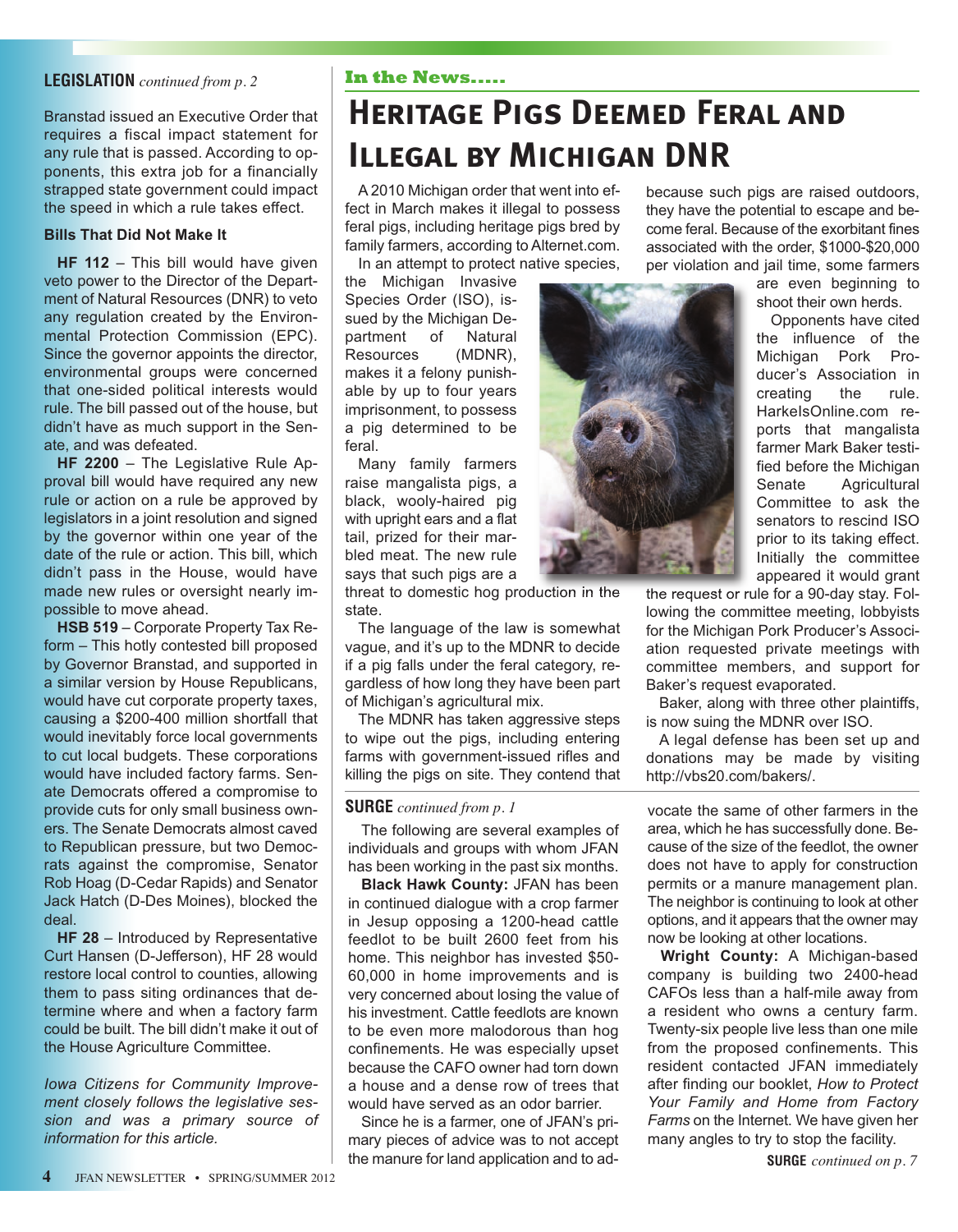## **Our Activities At a Glance: JFAN Working Hard for You**

#### **by Diane Rosenberg Executive Director**

#### **Brighton Finishers on Hold, KK Finishers Withdrawn**

An expansion to Brighton Finishers is temporarily on hold as owner Ryan Robertson continues to request extensions from the DNR. A construction permit and Master Matrix expanding the 2490-head CAFO to 3690 hogs was originally requested last December.

In a December 2011 public hearing, the Jefferson County Board of Supervisors originally recommended that the Master Matrix be approved contingent on the manure management plan being approved by the Iowa DNR. At the hearing, JFAN contested the validity of the manure management plan.

Prior to the hearing, JFAN Board Member Francis Thicke visted the fields upon which the manure would be spread. He noted that the tillage specified on the manure management plan did not match the tillage he observed. A highly tilled field can't handle as much manure than a lightly tilled field, and Thicke observed and photographed fields more highly tilled than indicated on the manure management plan. As a result, Thicke filed a complaint with the DNR.

In a January 2012 meeting with the DNR's Gene Tinker, Head of Animal Operations and others from the Washington DNR office, JFAN presented this issue as well as a finding that Robertson was applying manure to fields that, in total, were being used by three CAFO manure management plans. According to JFAN's calculations, the amount of manure exceeded the land's absorption ability. The DNR didn't know about the third CAFO as they do not have computerized records for cross-reference.

The complaint was referred to the National Resources Conservation Service (NRCS) of the US Department of Agriculture to investigate. Members of the NRCS were to visit the fields in question, but Robertson has refused access to his property. As a result, the expansion has stalled while Robertson has requested a series of monthly extensions. A CAFO operator can request an unlimited number of extensions from the DNR.

Robertson's other CAFO, KK Finishers, was withdrawn prior to a public hearing after county supervisors voted to deny approval of that Master Matrix at its January 16 weekly board meeting. The supervisors noted that Mr. Robertson took 25 points for the Homestead Tax Exemption. Individuals qualifying for these points must have a home on the same property as the confinement or on a contiguous piece of land. There is no home there, nor does he live on a contiguous piece of property. The loss of those points put the Master Matrix below 440 points.

JFAN will continue to monitor any developments to both of those facilities.

#### **Volunteers Help JFAN Distribute 900+ Books Throughout Iowa**

JFAN donated over 900 impressive, educational books on confined animal feeding operations in June to state and local

officials, universities, and a selection of libraries with the help of an enthusiastic group of JFAN volunteers.

The book,

*CAFO: The Tragedy of Industrial Animal Factories,* edited by Daniel Imhoff, is an illustrated compendium of essays by today's leading thinkers on food and agriculture. With over 450 illustrations and writings by such luminaries as Wendell Berry, Fred Kirschenmann, Michael Pollen, Robert Kennedy, Jr. and Eric Schlosser, the book explores the state of modern food production and offers a compelling vision for how to produce healthy, affordable food without destroying our resources, public health, or local economies.

*CAFO: The Tragedy of Industrial Animal Factories* was sent to all of Iowa's state legislators, county supervisors, county conservation boards, county public health departments, and many administrative members of the Iowa Departments of

Natural Resources, Agriculture and Land Stewardship, and Public Health. In addition, nearly all Iowa's colleges and universities received a copy as well as a selection of 115 public libraries covering all county seats and large cities.

JFAN received a grant covering the cost of the book and distribution from the Deep Ecology Fund of the Tides Foundation. Watershed Media, creators of the book and in charge of national distribution, contacted JFAN after learning about our organization online. Our wide distribution program was hailed as one of the largest dispersals of the book to date.

Locally, JFAN sent copies to Representative Curt Hansen, Senator Sandy Greiner, and to County Supervisors Steve Burgmeier, Dick Reed, and Lee Dimmitt. All three supervisors, Burgmeier, Reed and Dimmitt, refused the book.

JFAN will also receive another shipment of 500 books in the fall to distribute at the October 3 Annual Meeting. All attendees will receive a copy and may choose from either a hard cover edition or a limited number of soft cover versions, which contain the essays without the photographs.

JFAN deeply thanks all the volunteers who donated their time and energy to packing up and mailing the books: Kerry Bell, Elitza Blough, Patrick Bosold, Cindy Kaynor, June Oliver, Tommy Price, and Tim Simmons. We especially thank Mark Ungerer, JFAN's student intern, who put together the distribution plan, JFAN administration assistant Debra Findlay, who conducted research and finalized the mailing lists, and Fred Rosenberg who provided technical research and support for the mailing. The success of this project was made possible by everyone's dedication and support.

### **New CAFO Built Outside Pleasant Plain City Limits**

A 2480-head wean to finish hog confinement owned by David Horras was constructed just south of the city of Pleasant Plain. JFAN alerted neighbors within a 2 mile radius, according to our standard policy, spoke at length with one individual who was initially interested in fighting the confinement, and reviewed the manure management plan and construction permit. Since this CAFO is under 2500 head, a Master Matrix was not required. JFAN understands no further action was taken by interested parties in the Pleasant Plain area.

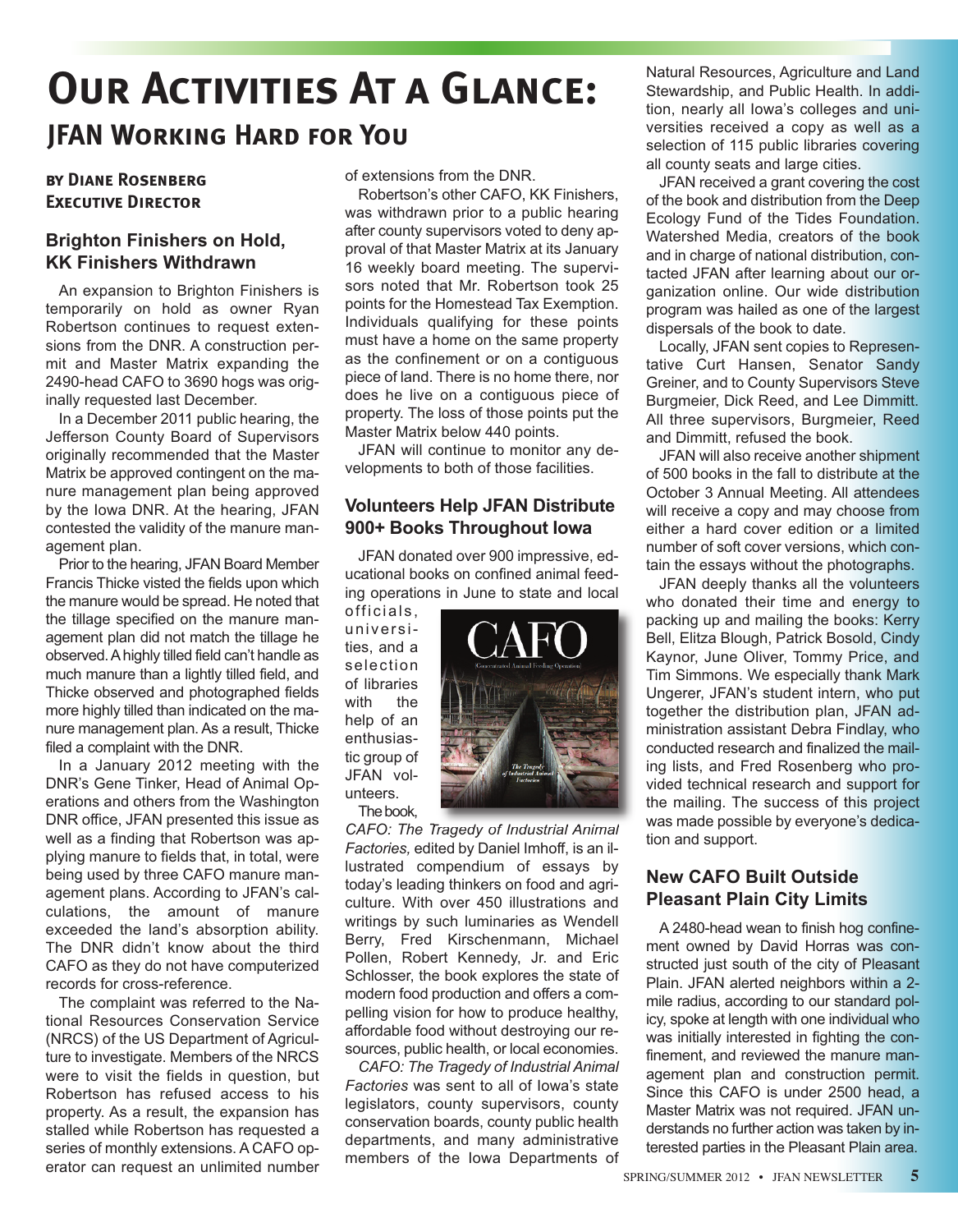# **News Briefs**

### **From Iowa, the US and Beyond**

#### **Exploding Hog Barns Baffle Scientists**

Scientists are mystified by an expanding foam that can grow in underground manure pits, trap methane gas, and cause an explosion. Six farms have exploded since 2009, reports Wired.com.

Approximately one quarter of all Midwest hog farms contain the foam, which grows on top of the manure pit. Researchers don't yet understand the nature of the foam, where it comes from, and how it starts.

The bubbly foam, "a gelatinous goop that resembles melted brown Nerf", traps methane, an explosive gas produced by the anaerobic manure. Fans routinely blow methane out of the confinements before it has the capacity to explode. The foam, which can be as deep as four or more feet, retains the methane at rates 200 times higher than what is considered dangerous. If the bubbles are disturbed, massive amounts of methane are quickly released, and a spark can cause it to explode. The latest incident in September 2011 that killed 1500 hogs and injured a worker resulted from a routine metal repair.

Speculation on the causes includes new bacterial communities that generate in the foam; a change in the molecular structure of hog waste from, for example, new feed; or new soap used to clean pits that might contribute to the formation of the bubbles. One promising finding links the foam to the amount of distiller's grain in hog feed, which quadrupled from 2001- 2003. This lead is still too early to qualify.

Yet the patterns are inconsistent. On farms with more than one confinement with identical operations, the foam can appear in one building, but not another. In addition, once the foam appears, it remains established regardless of clean up and decontamination efforts.

Angela Kent, a microbial ecologist at University of Illinois at Urbana-Champaign doesn't think it's a dangerous new microbe. "I think it's a shift in the environment that's favoring a particular microbial assemblage that's inadvertently causing this," she is quoted in the Wired.com article. Yet she also says that it's unlikely there is much knowledge about the microbes found in a manure pit.

The foam is commonly found in southern Minnesota, northern Iowa, northwestern Illinois, and southwestern Wisconsin, and at this time seems contained to this geographical region.

#### **EPA Conducting Flyovers of Large Livestock Lots**

The Environmental Protection Agency (EPA) is using airplanes to conduct inspections of large-scale livestock operations in Iowa and Nebraska, reports RadioIowa.com. The focus is on facilities that may be violating Clean Water Act regulations, says Josh Svaty, EPA Regional 7 Senior Advisor.



According to Svaty, there are hundreds of CAFOs in impaired watersheds and the flyovers allow the EPA a more costeffective way to monitor compliance problems rather than driving on hundreds of miles of rural roads.

However, many Nebraska livestock producers and legislators are concerned about the practice and want answers from the EPA. Svaty says the airplanes take still photos of the confinements, avoiding homes, and points out the Nebraska Farm Service Agency has conducted compliance flyovers since the 1980's.

Senator Chuck Grassley has entered the discussion, saying he is likely to also ask for answers from the EPA. Although he says that this type of agricultural air surveillance is nothing new, going back to the 1930's and 1940's, "I sure have a right to know what in the heck they're doing and what they are up to," Grassley was quoted in RadioIowa.com.

Michigan's Lynn Henning, an awardwinning environmental advocate, often contracts with private pilots to photograph and document environmental abuses by factory farms.

#### **EPC Rastetter Ethics Complaint Dismissed**

A conflict of interest complaint against Environmental Protection Commission (EPC) member Brent Rastetter was dismissed in a 6-0 vote by the Iowa Ethics and Campaign Disclosure Board, reports RadioIowa.org.

Iowa Citizens for Community Improvement (CCI) brought the complaint against Rastetter stating his ownership of a multimillion dollar factory farm construction company posed a conflict of interest in his serving on the EPC, a citizen oversight committee of the Iowa DNR. Rastetter is the owner and president of Quality Ag, Inc.

CCI cited Code 68B.2A in the complaint, which states, "Any person who serves or is employed by the state or a subdivision of the state shall not engage in…outside employment or an activity that is subject to the official control, inspection, review, audit, or enforcement authority of the person, during the performance of the person's duties of office or employment."

Stating that Quality Ag, Inc., is a business whose "practices are directly affected by the environmental rules and regulations under the EPC's judgment," the complaint demanded that Rastetter either resign from the EPC or give up his position at Quality Ag, Inc., and sell his ownership stake in the company.

Megan Tooker, IECDB Executive Director and Legal Counsel said, "I'm of the opinion that this does not constitute a conflict of interest. Iowa has numerous boards of commissions that, by statute or practice, encompass individuals who are members of the fields that they regulate."

CCI claims that Quality Ag has benefited by the EPC's decision to shelve a proposed set of clean water regulations. But Tooker disagreed with that assessment saying, "If a matter specific to one of the commissioners were before the commission, then that commissioner, I believe, should recuse him or herself. But here we're talking about matters that have general application," reported the RadioIowa.com article.

CCI member Larry Ginter declared that CCI would continue to fight the Rastetter appointment to the EPC.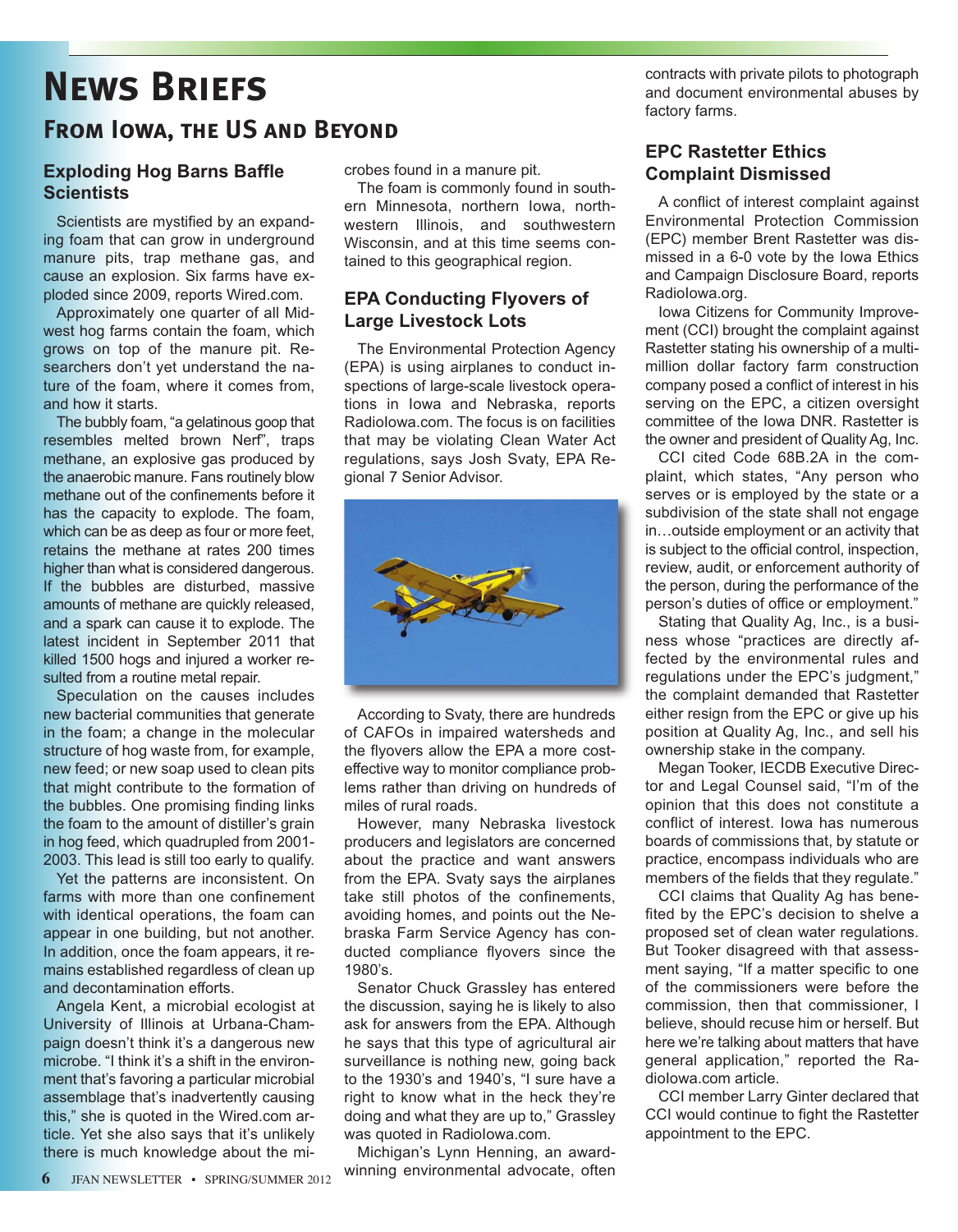#### **Industry: Eliminating Gestation Crates Will Increase Pork Prices**

Several major pork producers are shifting to crate-free confinements for hogs, but the pork industry is warning that the remodeling effort, spurred by consumer concern for animal welfare, will mean higher prices at the grocery store, reports the *Des Moines Register.*

New confinement buildings will need to be built or existing ones renovated, cautions the pork industry, and additional labor and training will be needed to handle sows in open pens. In addition, they predict increased veterinary costs to treat injuries caused by aggressive sows confined together in close conditions.

Smithfield, which has already converted at least 30% of its producers, said it expects its costs to reach about \$300 million reported IndyStar.com. The international company makes about \$13 billion in annual sales. Dennis Treacy, Executive Vice President and Chief Sustainability Officer, says it's too early to determine how much the company will absorb or how much will be passed on to the consumer.

#### **Industry Survey: Consumers Losing Faith in Big Ag**

A study by the Center for Food Integrity (CFI) shows that consumers are increasingly less confident in the industrial food industry reports Grist.org. CFI, founded four years ago, is a coalition of agribusiness companies and industry groups that include Monsanto, American Farm Bureau, Midwest Dairy Council, and the National Pork Producers.

According to CFI's 2011 Consumer Trust Survey, "[C]onsumers aren't sure today's agriculture still qualifies as farming....We see consumer alienation from agriculture and the food system expressed through concerns about nutrition, food safety, affordability, environmental sustainability, animal welfare, and other issues."

Consumers surveyed in the study said their most important agricultural issues, in order, are food safety, food affordability, food nutrition, reduction of herbicides and pesticides, and humane treatment for livestock. The study found that consumers felt industrial farmers make their profits and productivity a priority over these issues.

The CFI study also asked how consumers felt about "feeding the world." This question is of significance as industrial agriculture justifies its many highyield practices in order to feed the growing global population.

The results were surprising. While 55% said the US "has a responsibility to provide food for the rest of the world, 95% said "it is more important for the US to teach developing nations how to feed themselves than to export food to them."

The survey also pointed out that most consumers found organic foods healthier, a figure that increased nearly 10% since 2010.

The full study can be viewed at http://tinyurl.com/cfu9upl.

#### **SURGE** *continued from p. 4*

The resident found out about the CAFOs shortly after a poorly publicized and attended supervisors meeting resulted in the approval of the Master Matrix plans. Nevertheless, she gathered an oppositional group of 20+ individuals to put pressure on the out-of-state owner. The Wright County supervisors looked at appealing the confinements to the EPC, but realized they had no grounds for the appeal since they already approved the Master Matrix.

This group, however, is now trying to get their county supervisors to approve an ordinance that would require the county to alert neighbors within a 2-mile radius of new or expanding CAFOs, inspired by JFAN's policy of alerting neighbors.

**Boone County:** After they posted a call for help on the Practical Farmers of Iowa listserve, JFAN made initial contact with a member of a group that was opposing an expansion that would more than double a 2490-head CAFO to 5200 hogs. Because of strong community opposition – 84 families live near the facility  $-$  the county recommended the DNR deny the application even though the Master Matrix passed with enough points. When the DNR approved the facility, the supervisors initially planned to appeal to the EPC. But their denial wasn't considered valid – a county is bound to approve a Master Matrix if it has enough points, and **SURGE** *continued on p. 8*

| <b>MAIL IN DONATION FORM</b><br>Please cut out this form and mail it with your tax-deductible donation to:<br>JFAN, Inc. • P.O. Box 811 • Fairfield, IA 52556 |                                                                                                                                                                          |                                                                                                                                                                                                                                              |  |
|---------------------------------------------------------------------------------------------------------------------------------------------------------------|--------------------------------------------------------------------------------------------------------------------------------------------------------------------------|----------------------------------------------------------------------------------------------------------------------------------------------------------------------------------------------------------------------------------------------|--|
|                                                                                                                                                               | <b>Donation Amount:</b><br>\$25.00                                                                                                                                       | <b>MAKE A DONATION!</b><br>Please support JFAN with your generous<br>tax-deductible donation. JFAN has been<br>approved by the IRS as a $501(c)(3)$<br>tax exempt educational foundation. All<br>donations to JFAN are tax-deductible to the |  |
| <b>Name</b>                                                                                                                                                   |                                                                                                                                                                          |                                                                                                                                                                                                                                              |  |
| <b>Street</b><br><u> 1989 - Johann John Stone, mars et al. (1989)</u><br>City/State/Zip                                                                       |                                                                                                                                                                          | full extent of the law. Please consult with your<br>personal tax advisor about any questions you<br>may have about your donation. JFAN will send<br>out receipts only for donations over \$250.                                              |  |
|                                                                                                                                                               |                                                                                                                                                                          |                                                                                                                                                                                                                                              |  |
|                                                                                                                                                               | Checks payable to: Jefferson County Farmers & Neighbors, Inc.                                                                                                            |                                                                                                                                                                                                                                              |  |
|                                                                                                                                                               | <b>Donate Online</b>                                                                                                                                                     |                                                                                                                                                                                                                                              |  |
|                                                                                                                                                               | To make a credit card donation using PayPal, go to www.jfaniowa.org<br>Click on "What you can do" then click on "Make a Donation"<br>and follow the simple instructions. | Thank you for all you do<br>to support JFAN!                                                                                                                                                                                                 |  |